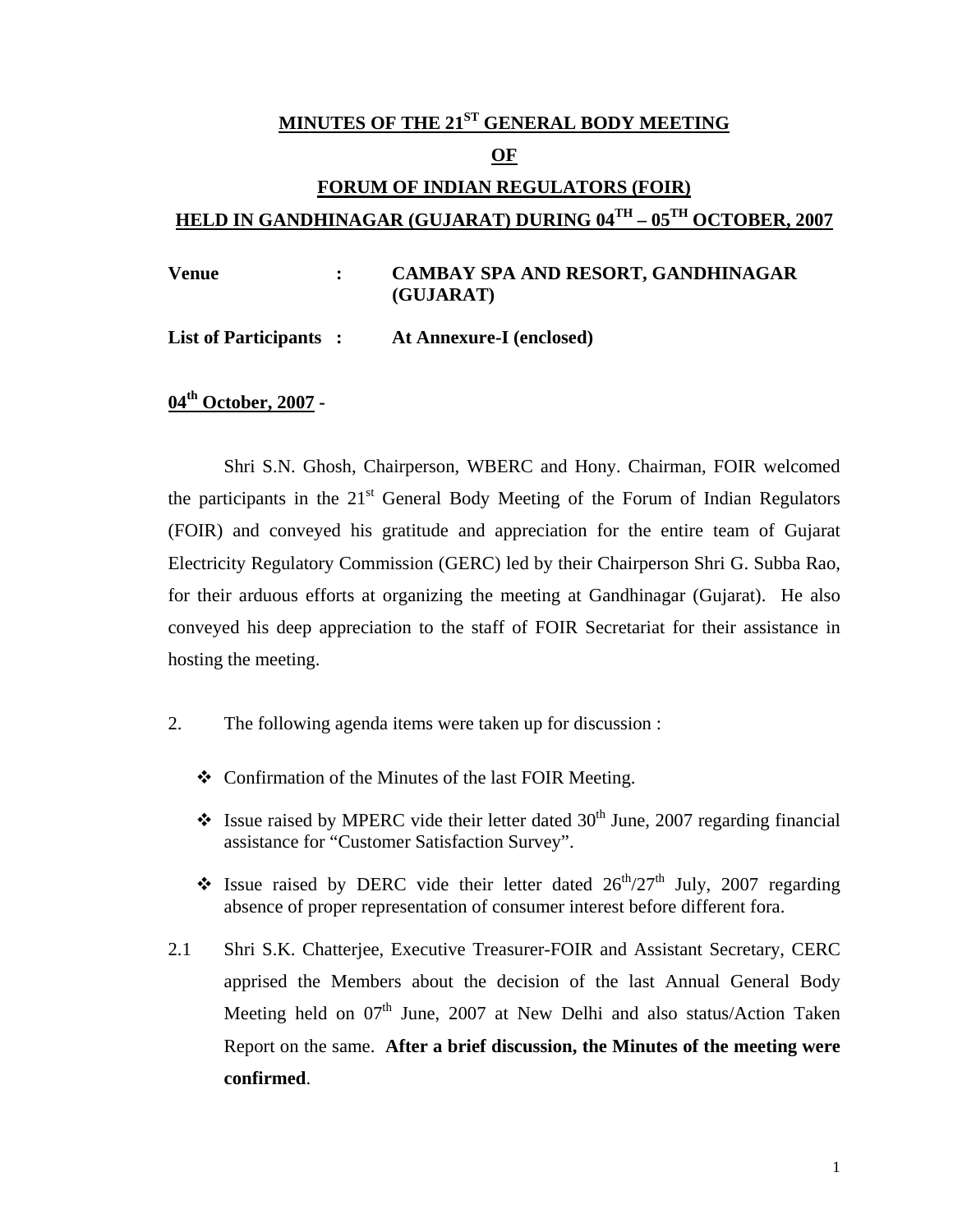- **2.2** The issue regarding financial assistance to MPERC for "Customer Satisfaction Survey" was discussed at length. Chairperson, MPERC apprised the Members present about the importance of the survey/study in Madhya Pradesh. Shri S.N. Ghosh, Hony. Chairman invited comments/suggestions from the Members on the issue as to whether fund can be provided by FOIR. Some Members felt that FOIR should extend financial assistance on issues of generic nature and common interest for all States. Finally, **it was decided that the issue might be referred to the Standing Committee (already formed by FOIR in its 8th AGM on 07th June, 2007) to make recommendations on the question as to whether this could be taken up as pilot project by FOIR.**
- **2.3** The issue regarding absence of proper representation of consumer interest before different fora was explained by Shri K. Venugopal, Member, DERC. He also informed that DERC had already written to Govt. of NCT of Delhi to establish Consumer Advocacy Forum who could take up the cases of consumers in different fora like the Regulatory Commission, Appellate Tribunal, High Court and Supreme Court. The Members appreciated the need for such an institutional mechanism. Shri S.N. Ghosh, Chairperson, WBERC and Hony. Chairman, FOIR, however, felt that given the mandate under the Electricity Act, 2003, it would be advisable if such Consumer Advocacy Forum was established by the Regulatory Commissions themselves, with adequate funding from the Government for the purpose. Attention was also drawn to the provisions contained in section 94 (3) and 124 (2) of the Electricity Act, 2003 which envisaged the role and responsibilities of the Regulatory Commission in facilitating the consumers in representing their case before the Commission/Appellate Tribunal. It was felt that these provisions read with the provisions contained in section 61 relating to protection of consumer's interest, could be used effectively by the Regulatory Commissions to institionalize the mechanism of consumer advocacy. Shri K.P. Pandey, Chairperson, KERC explained the consumer advocacy system already institionalized by his Commission in the State of Karnataka. UPERC Chairperson Shri Vijoy Kumar also informed about the initiatives taken by his Commission to institutionalize a similar mechanism. It was generally agreed that these models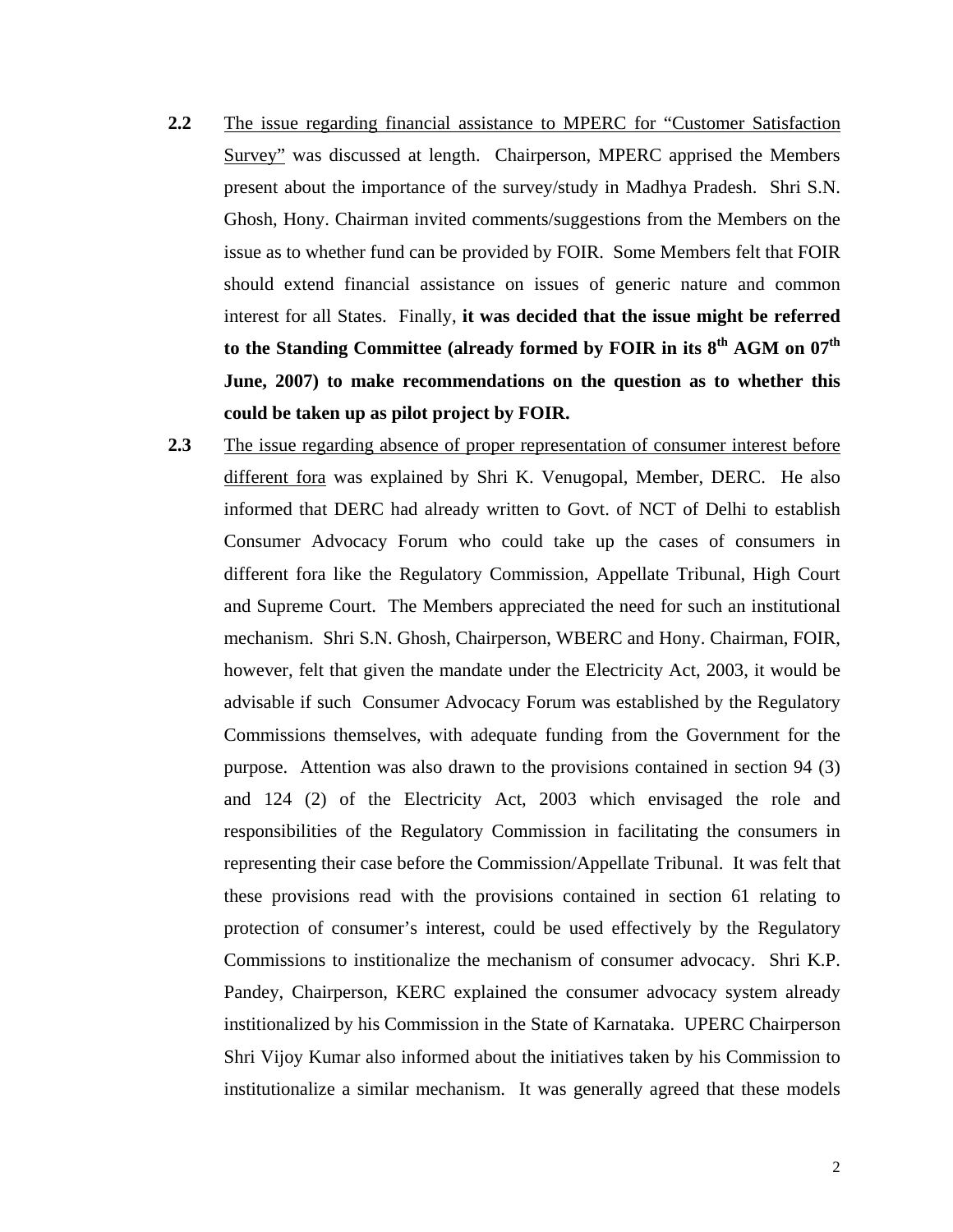could be studied and if need be, emulated with suitable modifications as per requirements by various State Commissions. **It was also decided that Standing Committee of FOIR could further examine the proposal of DERC for reference of the issue of consumer advocacy to Government of India, keeping in view the views expressed by the Members in this regard.** 

### **05th October, 2007 –**

#### **Arrival of Hon'ble Minister of Energy & Petrochemical, Gujarat**

3. Shri G. Subba Rao, Chairperson, Gujarat Electricity Regulatory Commission welcomed Shri Saurabh Patel, Hon'ble Minister of Energy & Petrochemical, Government of Gujarat, Shri S.N. Ghosh, Chairperson, WBERC & Hony. Chairman, FOIR, Shri S.K.F. Kujur, Chairperson, JSERC & Senior Vice-Chairman, FOIR, Shri Bhanu Bhushan, Member, CERC & Hony. Secretary, FOIR and other Members of FOIR. He expressed his appreciation to the Hony. Chairman, FOIR for choosing Gandhinagar (Gujarat) as the venue for the meeting of the FOIR. He briefly apprised the Members of FOIR about the setting up of the Regulatory Commission in Gujarat. He also conveyed special thanks to S/Shri S.D. Dave and D.G. Karia, Ex-Chairpersons, GERC and S/Shri B.M. Oza and R.K. Sharma, Ex-Members, GERC for their presence in the meeting.

4. Shri Subba Rao's welcome address was followed by the address of Shri S.N. Ghosh, Hony. Chairman, FOIR. Shri Ghosh welcomed Shri Saurabh Patel, Hon'ble Minister of Energy & Petrochemical, Government of Gujarat and conveyed to him the gratitude of the FOIR for sparing time out of his busy schedule to address the Members of the FOIR. He complimented him for the initiatives undertaken by the State Government for overall development of the State including the electricity sector. In his brief address, Shri Ghosh highlighted the objectives of the FOIR and the role being played by the Regulators in the country, especially in terms of bringing about transparency, accountability and professionalism in matters of regulations.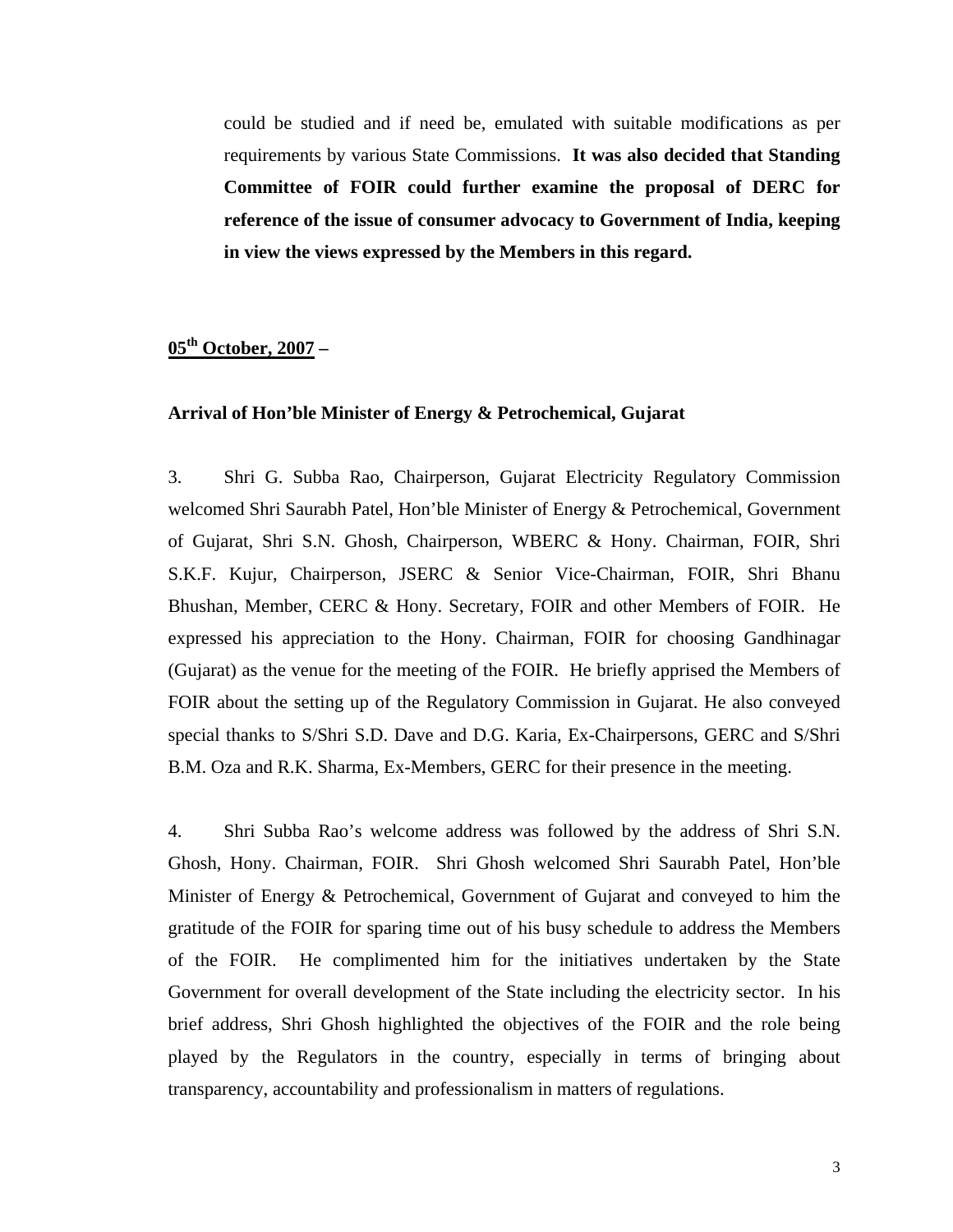5. Shri Ghosh's address was followed by the speech of Shri Saurabh Patel, Hon'ble Minister of Energy & Petrochemical, Government of Gujarat. Shri Saurabh Patel, thanked Shri Ghosh for having given his State the opportunity of hosting the  $21<sup>st</sup>$  General Body Meeting of FOIR. He felt overwhelmed by the presence of the Chairpersons/Members of Electricity Regulatory Commission from all across the country. The Hon'ble Minister apprised the Members about the initiatives being taken by the Gujarat Government towards capacity addition and reiterated that his Government felt that power sector would be the biggest source of revenue for the State. He expressed full confidence in the Electricity Regulatory Commission which had been formed in the State in the endeavour towards power sector development. The Hon'ble Minister wished all success to the meeting of the FOIR.

6. Shri Saurabh Patel's speech was followed by a vote of thanks extended by Shri K.P. Gupta, Member, GERC. On behalf of the GERC and FOIR, he conveyed his sincere thanks to the Hon'ble Minister, Principal Secretary and all the dignitaries present in the meeting. He also thanked the staff of FOIR Secretariat for their valuable support and assistance in conducting the meeting.

7. After the vote of thanks by Shri K.P. Gupta, a presentation was made by Smt. V.L. Joshi, Principal Secretary, Energy & Petrochemicals Department, Government of Gujarat on "Gujarat's Powerful Progress" in the electricity sector. Smt. Joshi explained the capacity addition plan for Gujarat for the period 2008-2012 including the efforts made by the State utility (GUVNL) to procure power through competitive bidding process under Case-I of the Government of India Competitive Bidding guidelines under section 63 of the Act. She also highlighted the initiatives for performance improvement taken by the State, especially with reference to the implementation of Intra-State ABT, System Improvement Scheme (reduction of T&D losses etc.), Data Acquisition System, E-urja, Transmission Network Expansion etc. She dwelt at length on the "Jyoti Gram Yojana" (JGY) launched in the State in September, 2003 which focused on bifurcation of rural load into two separate feeders, installation of specially designed transformers, metering of transformers on JGY feeders etc. The scheme has resulted in reduction in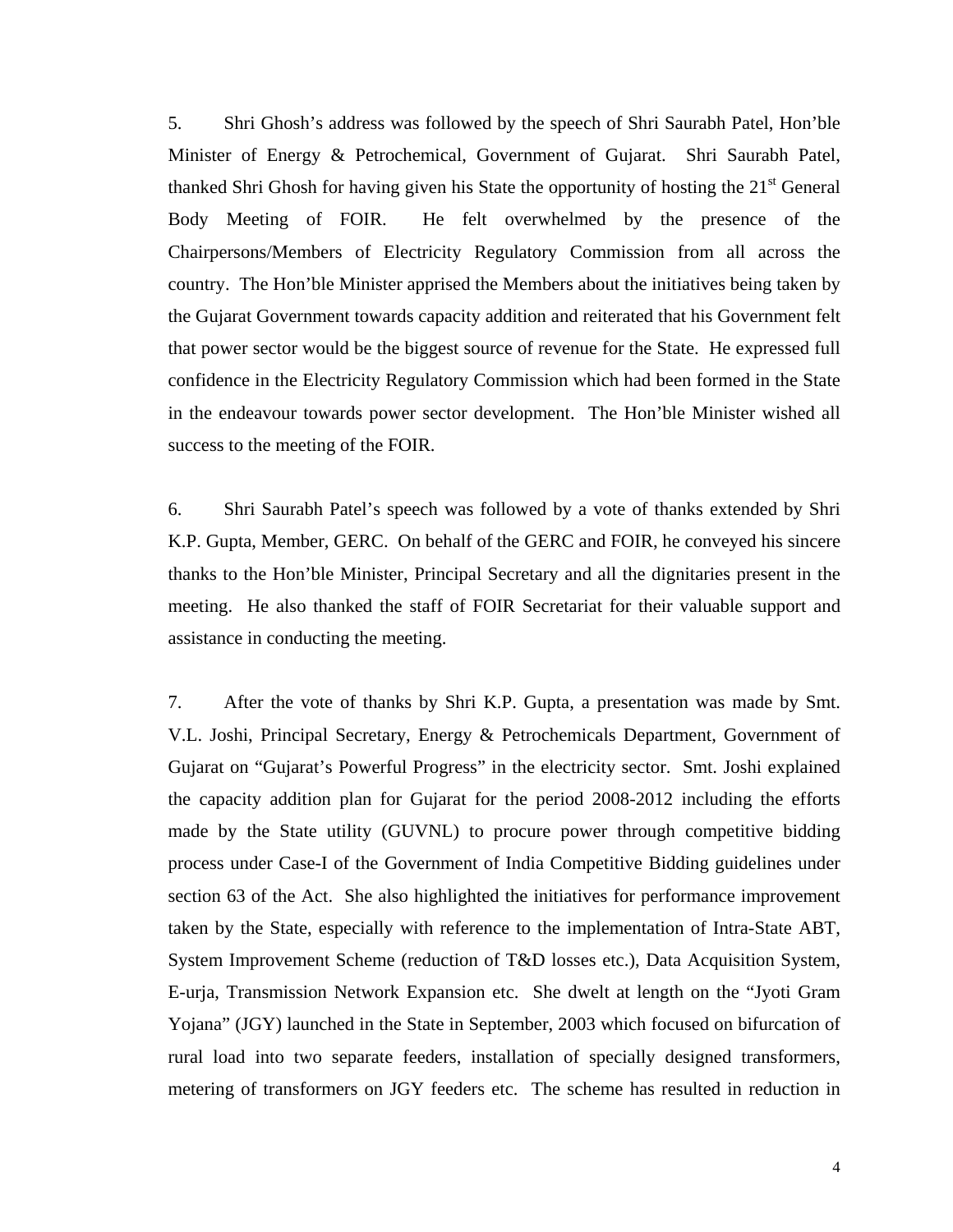migration from rural to urban areas, development of cottage/home industries, provision of better health services and infrastructure facility etc.

8. The presentation made by Smt. V.L. Joshi, was followed by the presentation of Shri D.J. Pandia, Managing Director, Gujarat State Petroleum Corporation Limited (GSPCL). Shri Pandia informed the Members of the August House about the activities of GSPCL, especially, the role being played by the Company in meeting the demand for gas in Gujarat.

9. The presentation of Shri D.J. Pandia, was followed by presentation of Shri Murali Ranganathan, Director, Torrent Power Limited on Franchisee Model (Bhiwandi). In his presentation, he highlighted his experience on undertaking the Distribution Franchise of Bhiwandi in Maharashtra. He mentioned that Distribution Franchise model as provided in the Electricity Act, 2003 was perhaps the most potent method of distribution reforms. This model provides an interim solution on the way to privatization of distribution. Under this model, obligations of the Franchisee include – all obligations of DISCOMs within the franchisee area, total  $O \& M$  of the network, capital expenditure, revenue assurance and vigilance, day-to-day business operations, medium to long term contract with performance benchmark. He articulated that Bhiwandi's was a pleasant experience for Torrent Power Limited. The area covered under the Franchisee is 721 sq. kms., with population of 10 lakhs, 1.6 lakhs customers with 800 MVA demand. The annual energy input is 2500 MUs. The commercial terms of agreement between the Franchisee and the DISCOM include – payment by Distribution Franchisee (namely, charges for input energy, arrears collected, security deposit, electricity duty) and payment by DISCOM (namely, incentive on recovery of arrears, subsidy, specified payment upon termination/expiry). He highlighted that the benefits of the model included reduction in T&D losses and theft, improvement in metering, billing and revenue collection, capital investments in upgradation of the network, enhancement in customer service quality  $- a$ win-win situation for all : consumers, DISCOM and Franchisee. At the end, he highlighted what he considered as critical success factors of Franchisee business, namely, uninterrupted availability of required power to Franshisee, adequate transmission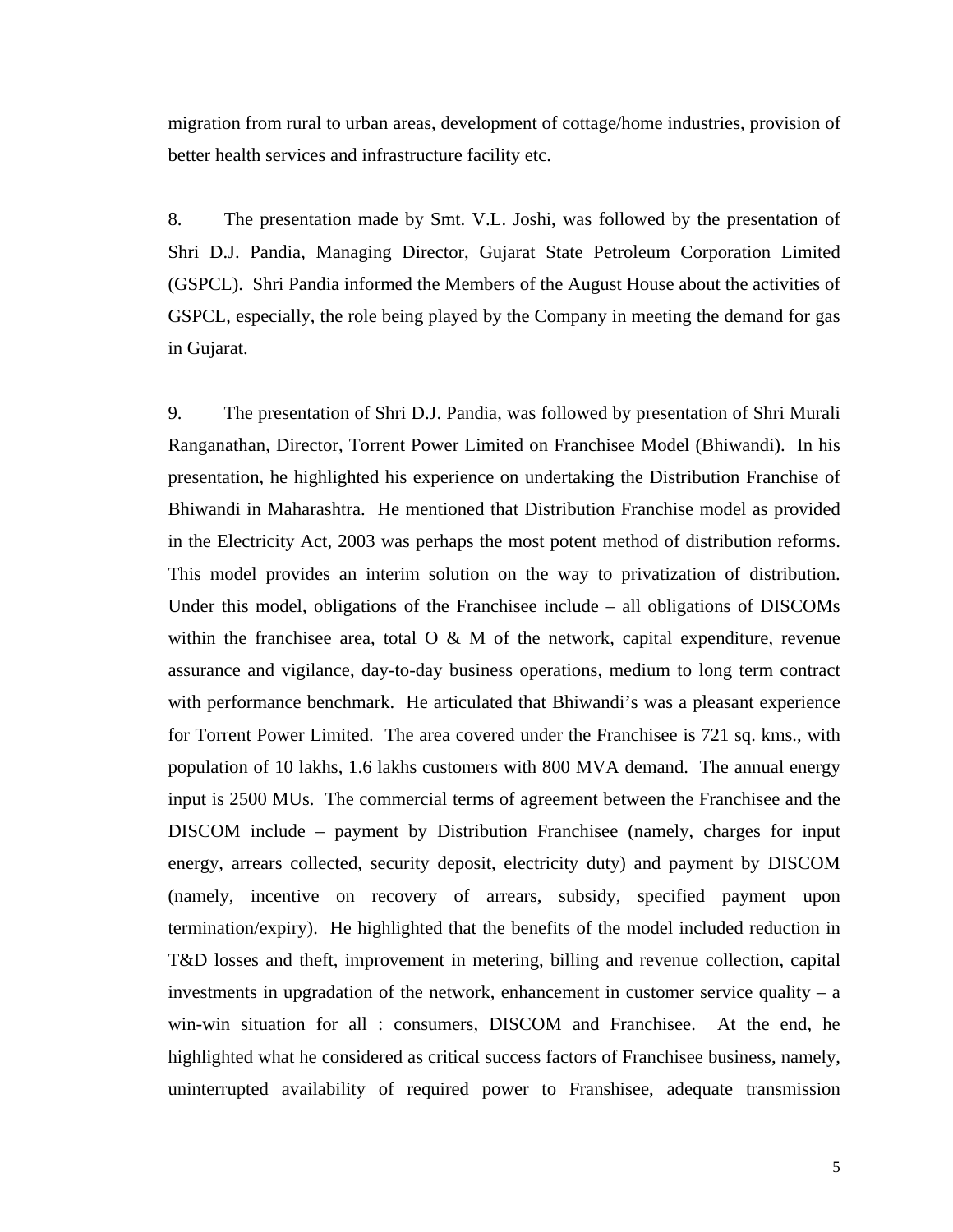capacity to supply powers to consumers, long term agreement (say, for 20 years), large franchise area, authorization of Franchisee to carry out the capital expenditure, adequate support from Government, State utilities and public in general.

10. A presentation was also made by Prof. Navroz K. Dubash of Jawaharlal Nehru University on his book titled "The Practice  $\&$  Politics of Regulation : Regulatory Governance in Indian Electricity". In his presentation, he highlighted the findings made by him and his co-author while writing the book. He observed that there was a tension between regulatory predictability and regulatory independence and that the institutional legitimacy and effectiveness often got undermined because of non-transparent selection process. He felt that there were wide spread variations in operating procedures across regulators. The Regulators, in his and his co-authors opinion, often side step political decisions while maintaining an apolitical façade. This was perceptible on decisions on tariff rationalization and cross-subsidy surcharge. He also felt that despite the regulatory process, stakeholder's capacity/participation remained limited. He also highlighted various recommendations made in his book on the issues highlighted above. He summarized the recommendations as – signal early support to build regulatory credibility, build a credible institutional structure and capacity, more defined structure and operational guidelines, more proactive and engaged scrutiny, explicit engagement with political issues through deliberation, develop stakeholders as an instrument of accountability.

11. The issue relating to Consumer Grievance Redressal Machinery was then taken up for discussion. Shri S.K. Misra, Chairperson, CSERC apprised the Members on the issues at stake about CGR and Ombudsman. The issues were already highlighted in the agenda note for discussion, i.e., (a) Forums to be of licensee or neutral/independent bodies? Provision in the Act – of licensee. But new provision of independent member has created some confusion. (b) If of licensee, question of how to make the licensee own up the Forums and empower it so that its orders are accepted and complied with. (c) Proceedings of Forum formal (quasi-judicial) or informal. Formal proceedings lead to delay. Resort to reconciliation/mediation by Forums? (d) Control over Forum – by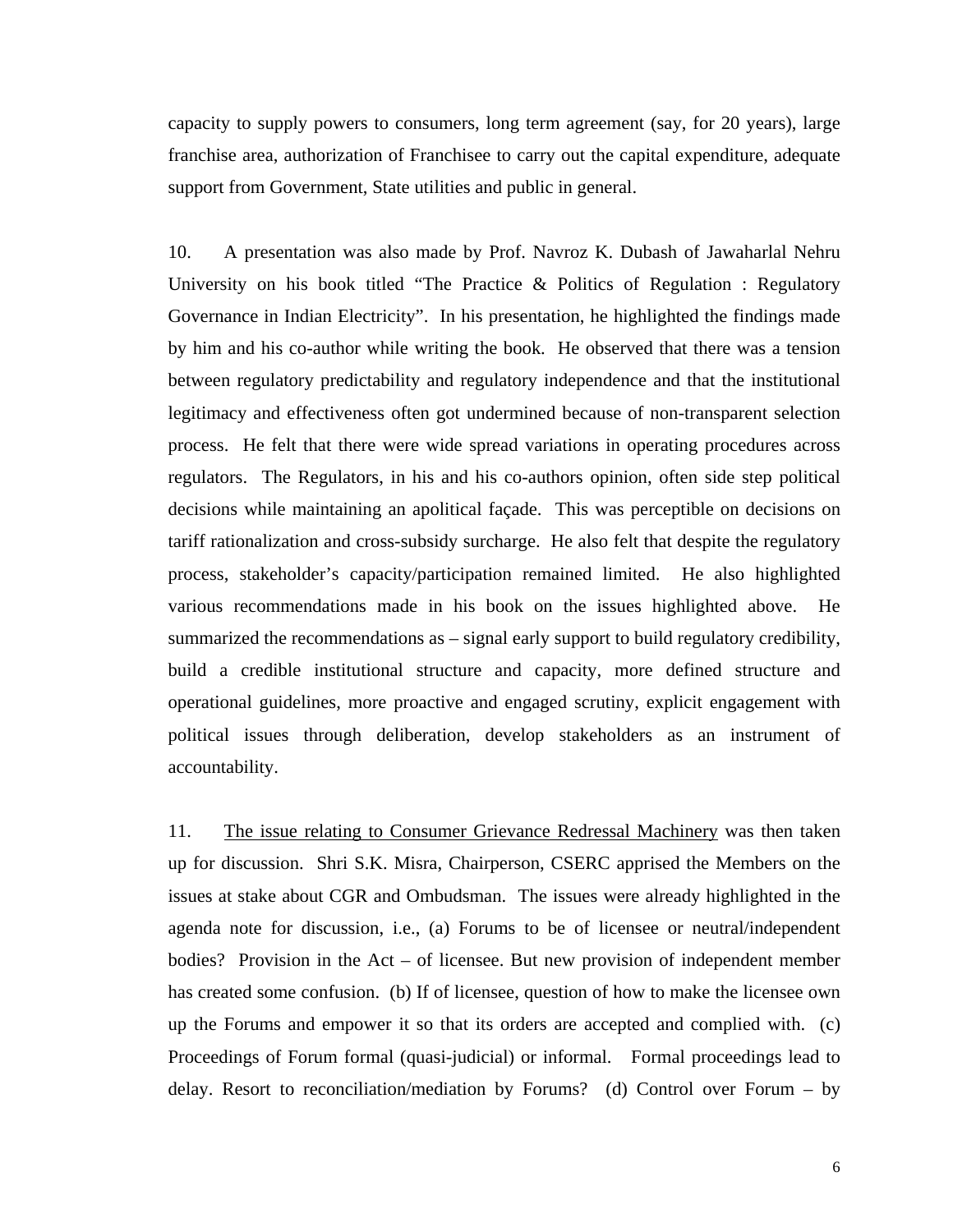Ombudsman/by Commission? Manner of control (e) Ombudsman's comments in CR of officers in Forum? (f) Implementation of orders of Forums/Ombudsman. Remedy against non-implementation  $-$  Section 142? (g) Action against Forum not complying with Commission's regulations/Act – U/S 142? (h) Remedy for licensee not satisfied with order of Forum – Provision for appeal to Ombudsman/Commission (i) Appeal against orders of Ombudsman – to the Commission? (j) Experience of working of Forums generally. Members expressed their views on each of these issues. It was found that different State Commissions were following different procedures in dealing with these issues as per their requirements and within the parameters of the Electricity Act, 2003 and the rules made in this regard by the Government of India. It was felt that the issues being State specific and should be dealt by the State Commissions in the manner that suiting them but within the ambit of law and rules.

12. A presentation was then made by Shri P.S. Shah, Secretary, GERC highlighting the experience of Gujarat on Competitive Bidding. Shri Shah explained the efforts made by the State of Gujarat in successfully ensuring procurement of power by the DISCOMs through competitive bidding process under Case-I of the Competitive Bidding guidelines of Government of India issued under section 63 of the Act.

13. Discussion on Institutional Mechanism for third party meter testing. The issue was raised by DERC wherein State Commission had highlighted the difficulties being faced in institutionalizing the third party meter testing in the absence of adequate number of meter testing labs. Several State Commissions shared their experience in institutionalizing the meter testing mechanism. It was informed that in Gujarat, the State level utility had got its testing lab accredited by Government agency. The State Commissions should ensure that the utilities procure meters with proper accuracy level as provided in CEA's Metering Regulation. This would reduce the metering complaints significantly.

The meeting ended with a vote of thanks to the Chair and all Members present.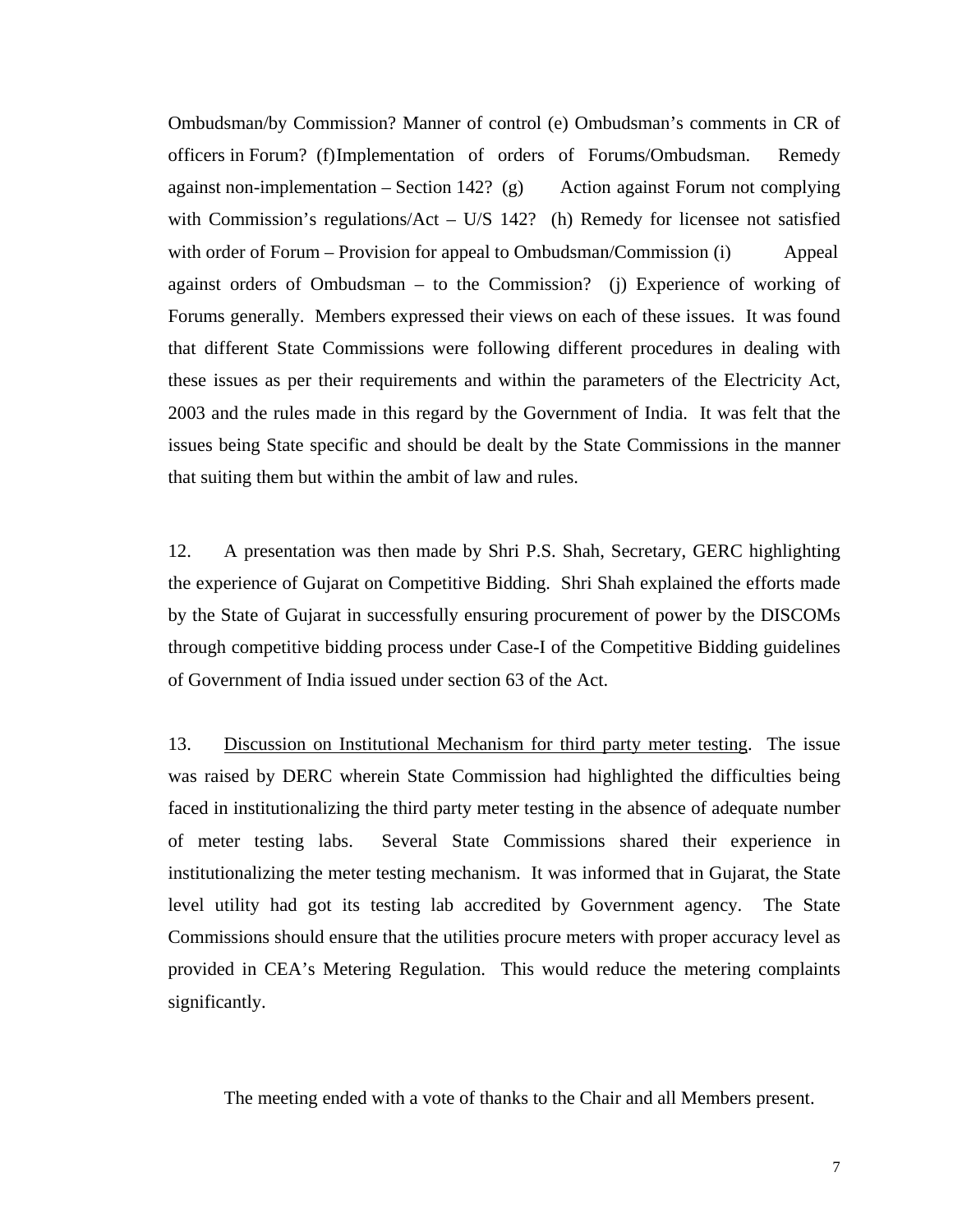**/ Annexure – I /**

## **LIST OF PARTICIPANTS ATTENDED THE 21ST GENERAL BODY MEETING OF FORUM OF INDIAN REGULATORS ( FOIR )**

### **HELD AT HOTEL CAMBAY SPA AND RESORT, GANDHINAGAR (GUJARAT) DURING 04TH – 05TH OCTOBER, 2007**

| S. No. | <b>Name</b>             | <b>Designation</b>                   |
|--------|-------------------------|--------------------------------------|
| 01.    | Shri S.N. Ghosh         | Chairperson, WBERC and               |
|        |                         | Hony. Chairman, FOIR                 |
| 02.    | Shri K. Swaminathan     | Chairperson, APERC                   |
| 03.    | Shri J.P. Saikia        | <b>Officiating Chairperson, AERC</b> |
| 04.    | Shri B.K. Halder        | Acting Chairperson, BERC             |
| 05.    | Shri S.K. Misra         | Chairperson, CSERC                   |
| 06.    | Shri G. Subba Rao       | Chairperson, GERC                    |
| 07.    | Shri Bhaskar Chatterjee | Chairperson, HERC                    |
| 08.    | Shri Yogesh Khanna      | Chairperson, HPERC                   |
| 09.    | Shri K.B. Pillai        | Chairperson, J&KSERC                 |
| 10.    | Shri S.K.F. Kujur       | Chairperson, JSERC                   |
| 11.    | Shri K.P. Pandey        | Chairperson, KERC                    |
| 12.    | Shri C. Balakrishnan    | Chairperson, KSERC                   |
| 13.    | Dr. J.L. Bose           | Chairperson, MPERC                   |
| 14.    | Shri Vinay Kohli        | Chairperson, MsERC                   |
| 15.    | Shri Jai Singh Gill     | Chairperson, PSERC                   |
| 16.    | Shri S. Kabilan         | Chairperson, TNERC                   |
| 17.    | Shri S.S. Chakraborty   | Chairperson, TERC                    |
| 18.    | Shri Vijoy Kumar        | Chairperson, UPERC                   |
| 19.    | Shri V.J. Talwar        | Chairperson, UERC                    |
| 20.    | Shri Rakesh Nath        | Chairperson, CEA                     |
| 21.    | Shri S.D. Dave          | Ex-Chairperson, GERC                 |
| 22.    | Shri D.G. Karia         | Ex-Chairperson, GERC                 |
| 23.    | Shri A. Balraj          | Ex-Chairperson, TNERC                |
| 24.    | Shri Bhanu Bhushan      | Member, CERC                         |
| 25.    | Shri R. Krishnamoorthy  | Member, CERC                         |
| 26.    | Shri Surinder Pal       | Member, APERC                        |
| 27.    | Shri R. Radha Kishen    | Member, APERC                        |
| 28.    | Shri S.K. Jayaswal      | Member, BERC                         |
| 29.    | Shri Sarat Chandra      | Member, CSERC                        |
| 30.    | Shri K. Venugopal       | Member, DERC                         |